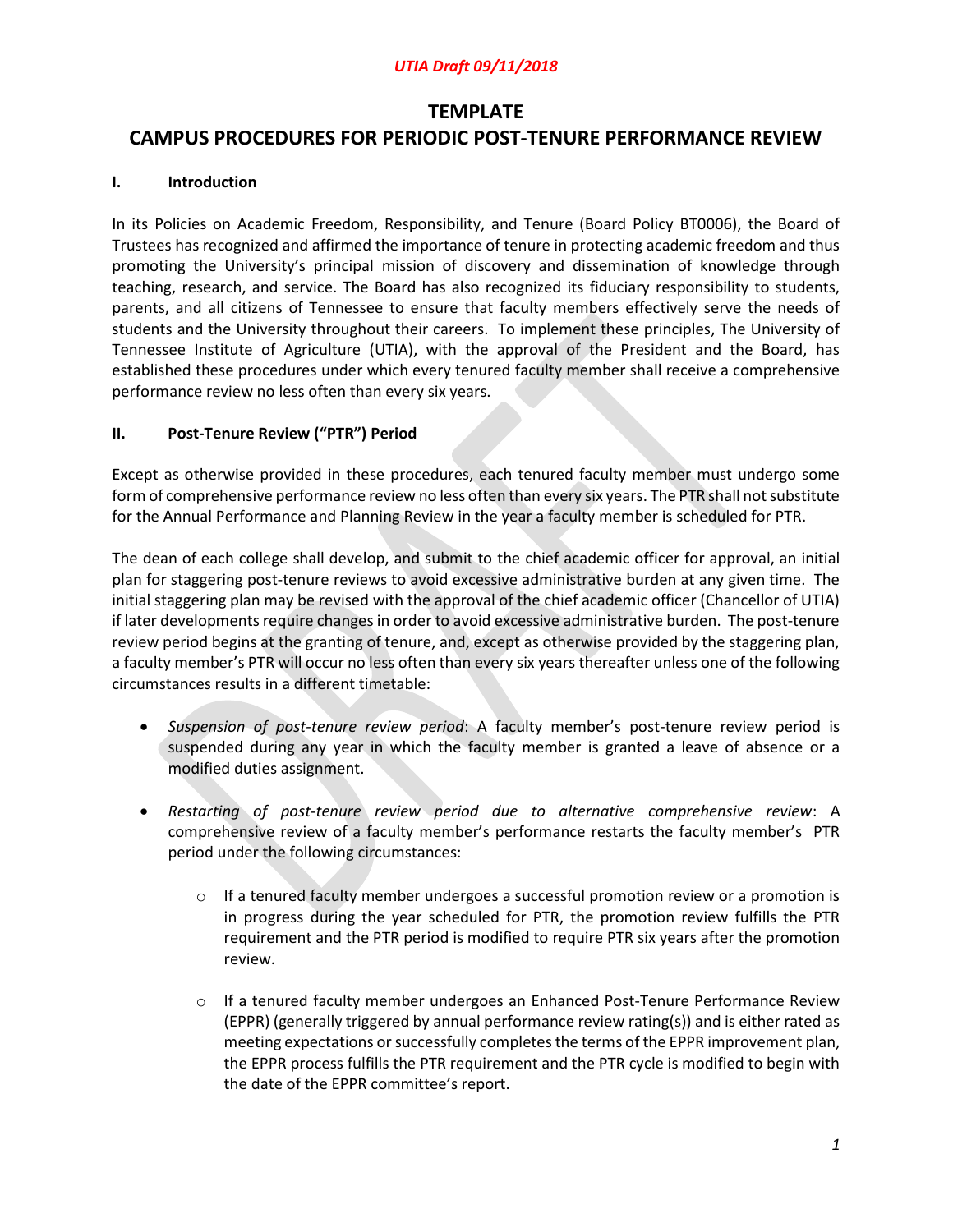- Start of the PTR period upon conclusion of an administrative appointment: Full time administrators and faculty members with a majority administrative appointment (more than 50%, as determined by the chief academic officer) are not subject to PTR; faculty members holding a less-thanmajority administrative appointment (50% or less, as determined by the chief academic officer) are subject to PTR regarding their faculty duties based on expectations consistent with their faculty duty allocation. When a full-time or majority-time administrator leaves his or her administrative position to assume a tenured faculty position, the faculty member's initial PTR shall occur within six years after leaving the administrative post.
- A faculty member's scheduled PTR may be waived if the faculty member submits a written and binding commitment to retire no later than one year after the year in which the PTR was scheduled.
- A faculty member's scheduled PTR may be otherwise deferred or modified only for good cause approved by the chief academic officer.

### III. Annual Schedule for Post-Tenure Review

All post-tenure reviews will be conducted and completed during the Spring semester according to the following schedule:

- The chief academic officer shall appoint all PTR Committees as set forth in Section IV below no later than December 1 prior to the spring semester in which the review will occur.
- Each PTR Committee shall be provided with the materials required by Section V below no later than December 31.
- Each PTR Committee shall submit its report required by Section VII below no later than March 31.
- Extensions of these deadlines will be granted only for good cause approved by the chief academic officer.

### IV. Appointment and Composition of Post-Tenure Review Committee

All post-tenure reviews must be conducted by a committee established for the sole purpose of posttenure review. Each PTR Committee shall include three (3) members, appointed by the chief academic officer after consultation with the faculty member under review and her or his department head. The dean shall avoid choosing PTR Committee members who have an obvious or apparent conflict of interest. Faculty members who hold administrative appointments at 50% or greater, as determined by the chief academic officer, are not eligible to serve. In addition to these general principles of inclusion, the composition of the PTR Committee must meet the following requirements:

- Each PTR Committee member must be a tenured full-time faculty member who is at the same or higher academic rank, and whose locus of tenure is at the same campus, as the faculty member being reviewed.
- One, and only one, PTR Committee member must hold an appointment in the same department as the faculty member being reviewed, unless there is no such faculty member eligible to serve.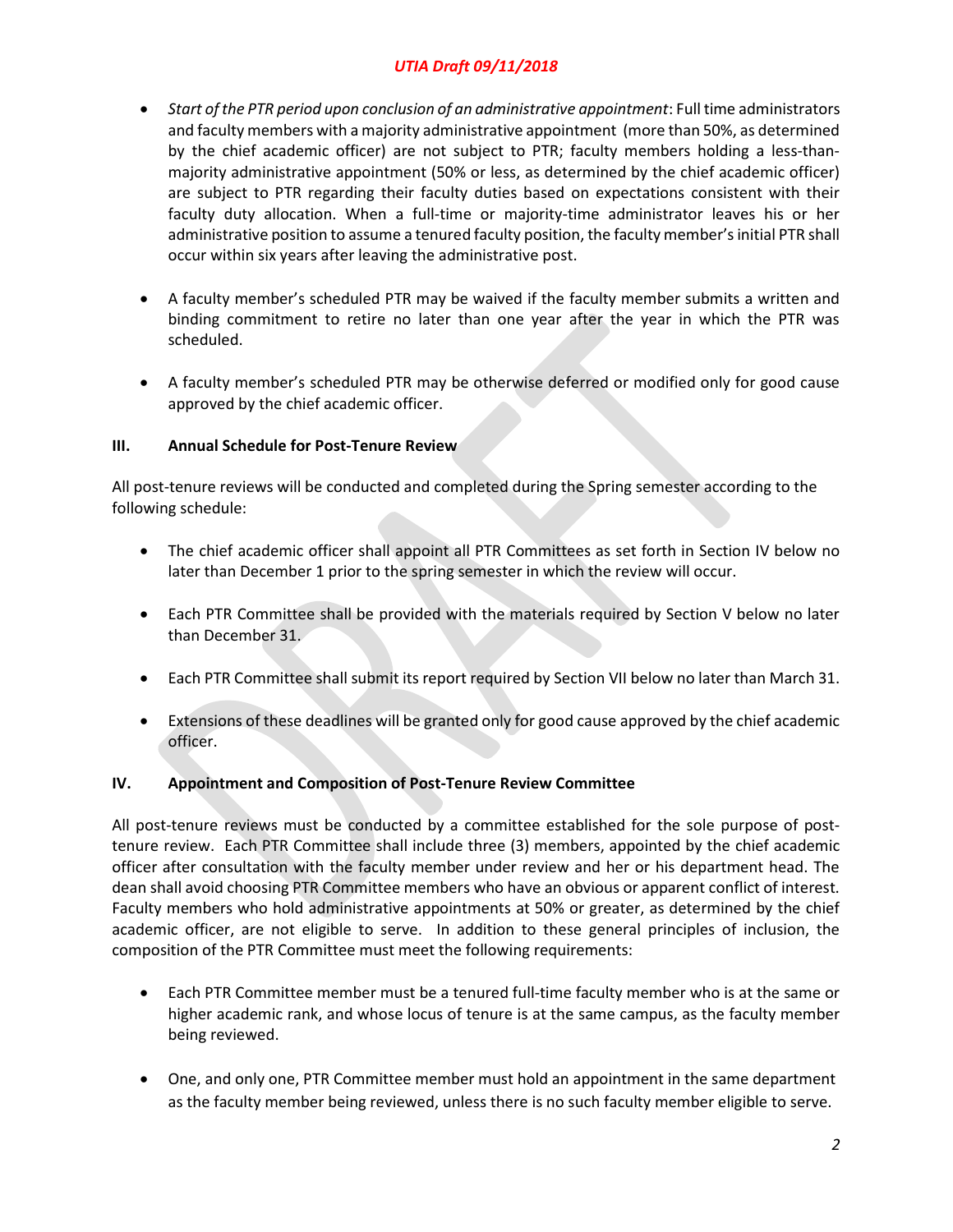- The committee chair will be chosen by the chief academic officer from among the members of the committee who are not from the same department as the faculty member being reviewed.
- The 3-member PTR committee for a given faculty member under review is selected from a standing pool of UTIA faculty of full professorial rank serving a 3-year term selected by the deans/CAO. The pool shall include at least one member from each department (contingent on CVM decision). The PTR Committee will include one departmental representative and contain representation of the responsibilities (e.g., teaching, research, Extension, clinical practice) associated with the faculty member's appointment.

The chief academic officer will provide a written charge to members of PTR Committees. The charge will include the following elements:

- 1. Purpose of PTR, as described in Part I of this document;
- 2. Scope of PTR, as described in Part VI of this document;
- 3. Process of PTR, as described in Part VII of this document;
- 4. Obligation to provide a fair and objective review;
- 5. Obligation to keep confidential the committee's deliberations and findings; and
- 6. Any other instructions that the chief academic officer deems necessary to carry out the review.

Meetings of the PTR committees shall follow Robert's Rules of Order. The chair is responsible for organizing and running the meetings. The chair shall ensure committee members have access to all pertinent review documents and will liaise with the chief academic officer, including transmitting committee findings in writing. Voting is to be done in person as part of a committee's deliberations; neither proxies or in abstentia votes are allowed.

#### V. Materials to be Reviewed by Post-Tenure Review Committee

The PTR Committee must review the following documents:

- 1. Annual review materials for each year since the last review or for the last six years in cases where this is the first review, including the following for the timeframe spanning the previous six years (to be supplied by the department head):
	- APPR documents submitted by faculty, including Annual Expectations Form and Faculty Annual Review Report;
	- Any and all evaluation narratives written by DH;
	- Any and all responses by the faculty member, deans, and CAO for each APPR; and
	- Any student and peer evaluation of teaching.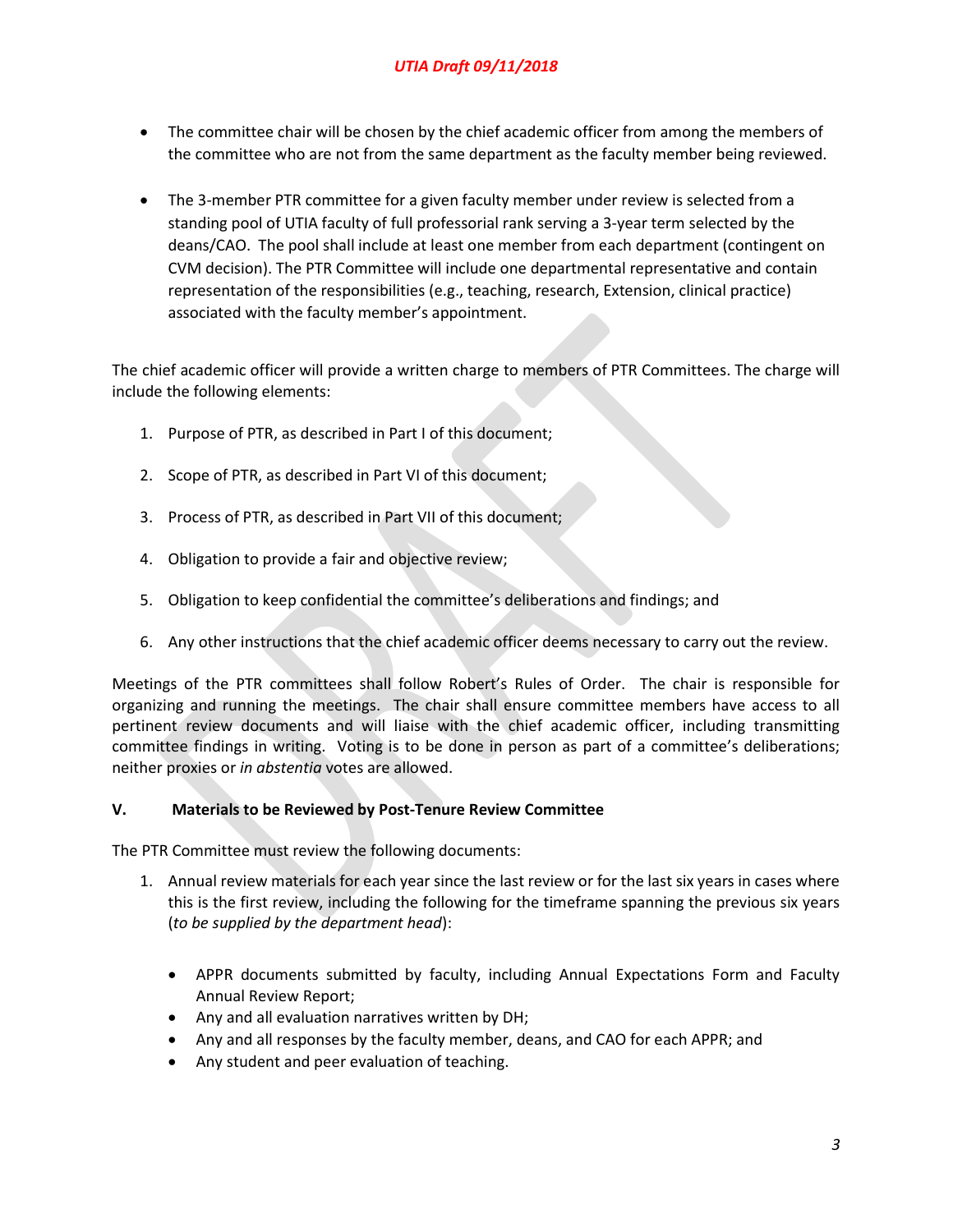- 2. Copies of the appropriate department's and college's performance expectations for faculty according to rank, as published in the bylaws of the respective units (to be supplied by the department head);
- 3. A current curriculum vitae of the faculty member under review (to be supplied by the faculty member);
- 4. A narrative, not to exceed two pages of 12-point text, prepared by the faculty member describing the faculty member's milestone achievements and accomplishments since the last review as well as goals for the next review period (to be supplied by the faculty member);
- 5. A copy of the narrative submitted as a part of the faculty member's previous PTR (to be supplied by the faculty member);
- 6. External reviews when deemed necessary by the PTR Committee, or the dean of the faculty member's majority appointment, or when requested by the faculty member undergoing PTR.
	- No more than three external reviews may be requested;
	- Requests by faculty undergoing PTR must be made in writing to the committee chair at the time their materials are submitted to the PTR committee
	- The chief academic officer, or their proxy, shall request the external reviews, in conformity with the following requirements:
		- $\circ$  One reviewer will be chosen from a list provided by the faculty member undergoing PTR;
		- $\circ$  One or more reviewers will be chosen from a list provided by the tenured faculty in the department of the faculty member undergoing PTR; and
		- o Reviewers shall be selected in accord with the Manual for Faculty Evaluation Part IV.

#### VI. Criteria for Post-Tenure Review

The post-tenure review process must assess the faculty member's continuing professional growth and productivity in the areas of teaching, research (including scholarly, creative and artistic work), service, and/or clinical care pertinent to his or her faculty responsibilities. The criteria for assessing the faculty member's performance must be consistent with established expectations of the department, school/college, and campus and provide sufficient flexibility to consider changes in academic responsibilities and/or expectations. The expectations for faculty performance may differ by college, department, and even among sub-disciplines within a department or program. Those expectations may be commonly held standards in the discipline or sub-discipline. Those expectations may be stated explicitly in the faculty member's own past annual performance reviews, work assignments, goals or other planning tools (however identified), as well as department or college bylaws, the Faculty Handbook, this policy, and in other generally applicable policies and procedures (for example, fiscal, human resources, safety, research, or information technology policies and procedures).

#### VII. Post-Tenure Review Committee's Conclusions and Report

The PTR Committee is charged to assess the faculty member's performance during the review period and to conclude whether the faculty member's performance satisfies the expectations for the faculty member's discipline and academic rank. The PTR Committee's voting must be conducted by anonymous ballots. All conclusions and recommendations shall be adopted upon the vote of a simple majority of the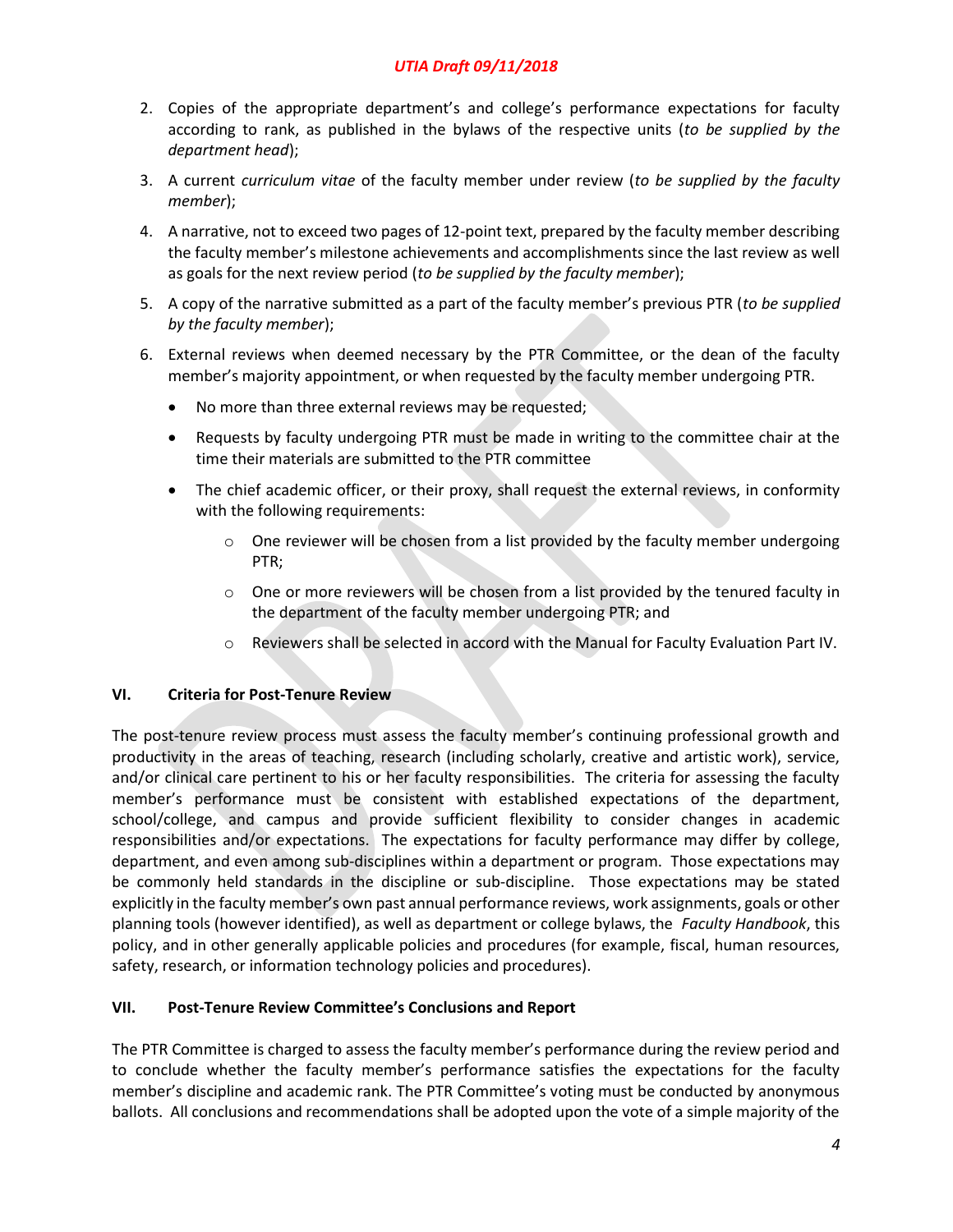PTR Committee. No member of the PTR Committee may abstain or recuse himself or herself from voting. Based on the judgment of its members, the PTR Committee must conclude either

- That the faculty member's performance satisfies the expectations for the faculty member's discipline and academic rank, or
- That the faculty member's performance does not satisfy the expectations for the faculty member's discipline and academic rank.

The committee must report its conclusions and recommendations in writing using a standard format prepared by the chief academic officer, including (1) an enumeration of the anonymously cast vote, (2) the supporting reasons for its conclusion, (3) a dissenting explanation for any conclusion that is not adopted unanimously if a dissenting member chooses to provide one, (4) identification of any incongruences observed between the faculty member's performance and his or her annual evaluations, (5) a statement of any additional concerns identified or actions recommended, and (6) if applicable, an identification of areas of extraordinary contribution and/or performance.

The detailed PTR Committee report shall be provided to the faculty member, department head, appropriate deans, and chief academic officer.

Upon receipt of the report, faculty members, department heads, and deans must have the opportunity to provide a written response to the PTR Committee report. The chief academic officer shall either accept or reject the PTR Committee's determination that the faculty member's performance satisfies or does not satisfy the expectations for the faculty member's discipline and academic rank. If the PTR Committee report is not unanimous, the chief academic officer shall provide the supporting reasons for his or her determination. If the chief academic officer does not concur in a determination, then he or she shall provide the supporting reasons for the non-concurrence. The chief academic officer's determination, and any written responses of the faculty member, department head/chair and the dean will be maintained with the PTR Committee report in the chief academic officer's office, and submitted electronically to the University of Tennessee Office of Academic Affairs and Student Success.

#### VIII. Further Actions

If, as a result of PTR, the chief academic officer concludes that the faculty member's performance has not satisfied the expectations for the faculty member's discipline and rank, a PTR improvement plan must be developed using the same procedures used for the development of an EPPR improvement plan, as detailed in Board Policy BT0006, Appendix E, as included in Chapter 3 of the Faculty Handbook.

If, as a result of the PTR, the chief academic officer concludes that deficiencies exist in the departmental annual performance review process (including failure of department heads to conduct rigorous annual performance reviews) or other incongruences are observed between the PTR performance review and rankings assigned through the annual performance review process, the chief academic officer must develop a process for addressing the issues. Any such process developed by the chief academic officer will have no bearing on the requirement that a PTR improvement plan be developed for a faculty member who has not satisfied expectations for rank.